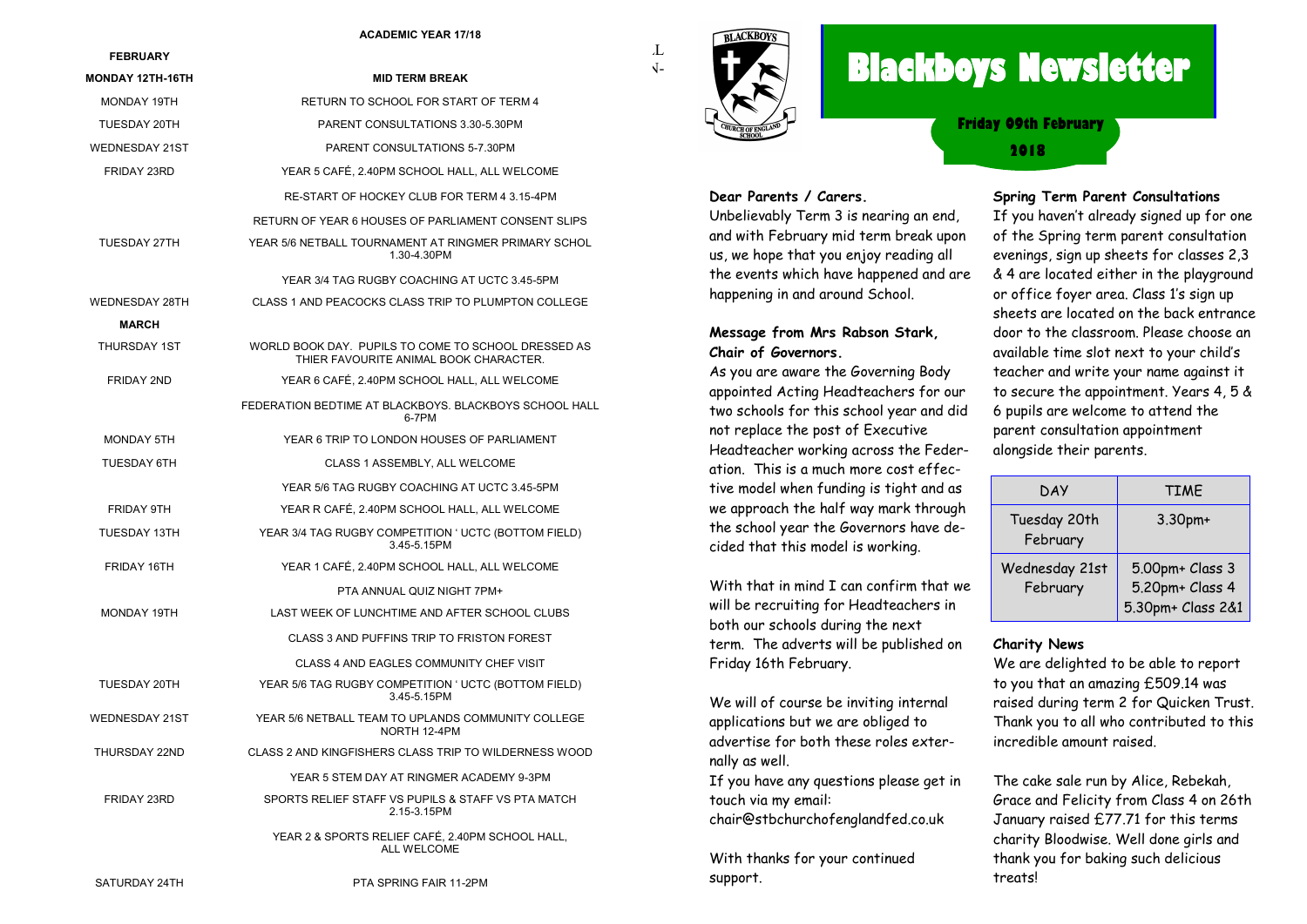

# Friday 2nd March 6:00pm – 7:00pm Blackboys School Hall

### **Bedtime at Blackboys!**

To celebrate World Book Day, on Friday 2nd March from 6:00pm – 7:00pm we are offering the children, from both Blackboys and Framfield School, the opportunity to come together to listen and take part in bedtime stories.

This evening event will take place at Blackboys School. Parents will be able to drop children off and staff will be there from both schools to look after them for the hour. So enjoy the time off. We've got story time taken care of.

We welcome all of the children to come wearing their pyjamas, onesies, dressing gowns, bringing their cuddly toys and a pillow for comfort. The staff will also be taking part in this!

The first part of the evening will be stories in their different age groups: Reception, KS1 and KS2. Staff from the different year groups will be bringing their favourite bedtime stories, so there will be something for everyone!

Afterwards, everyone will congregate back in the hall for a hot chocolate, biscuit and a final story before going home to bed.

We hope to see as many of the children there as possible.

#### **World Book Day**

Please find enclosed information about the forthcoming World Book Day which we will celebrate at each School across the Federation.



### **Two Races, Two Schools!**

To help fundraise for a new playground surface at Blackboys and the new roof at



Framfield our Chair of Governors, Mrs Rabson Stark, is running 2 half Marathons this Spring. The Brighton Half is on Sunday 25th February and the Hastings Half is on Sunday 18th March. To donate please visit: https://www.justgiving.com/crowdfunding/katharinerabsonstark

# **PTA News**

The Exciting Blackboys School PTA Quiz Night is taking

place on the evening of Friday 16th March 2018 7pm for a 7:30pm start.

For those parents who have never experienced the evening, it is great fun and a chance for parents, carers, friends and staff to get together to test their grey matter with a range of questions. Mrs Withers, resident chef extraordinaire, will be serving her famous homemade curry during the evening's proceedings and this in itself should not be missed! A fully licensed bar will also be run during the evenings proceedings. Tables with a maximum number of 8 people per table are available to purchase for £75. Please see Mr Wevill or Mrs Hill or inform the School Office as soon as possible to secure your spot! Please don't worry if you can't fill a table of 8. We can group parents and friends on the night to create teams at £10 a head.

# Easter Fair Raffle Prizes

The PTA are busy preparing for the Easter Fair on Saturday 24th March, 11am-2pm. If you can donate anything appropriate for the ever popular raffle please do contact either Mr Wevill, Mrs Hill or the **Sold** School Office.



Gold Book Awards from week beginning Monday 29th January.

Class 1 Finlay Taylor: For superb effort typing a story. Rhys Williams: For using great description in a story. Ruben Owen: For always being very imaginative.

## Class 2

Art Redman: For making a super effort with his handwriting. Astrid Willcox: For making a better verbal contribution in lessons. George Saunders: For making great progress with his writing.

# Class 3

Tiya Ward: For great effort with her writing. Willow Rideout: For showing improvement with her spelling. Sam Godfrey: For displaying continuous enthusiasm.

# Class 4

All of class 4 for their assembly. Fliss Beebee: For her excellent foreign language pronunciation. Martha Doherty: For demonstrating polite manners. Lucien Bourgeois: For responding well to feedback.

#### **INSET DAYS FOR 17/18**:

FRIDAY 25TH MAY 2018 & FRIDAY 20TH JULY 2018